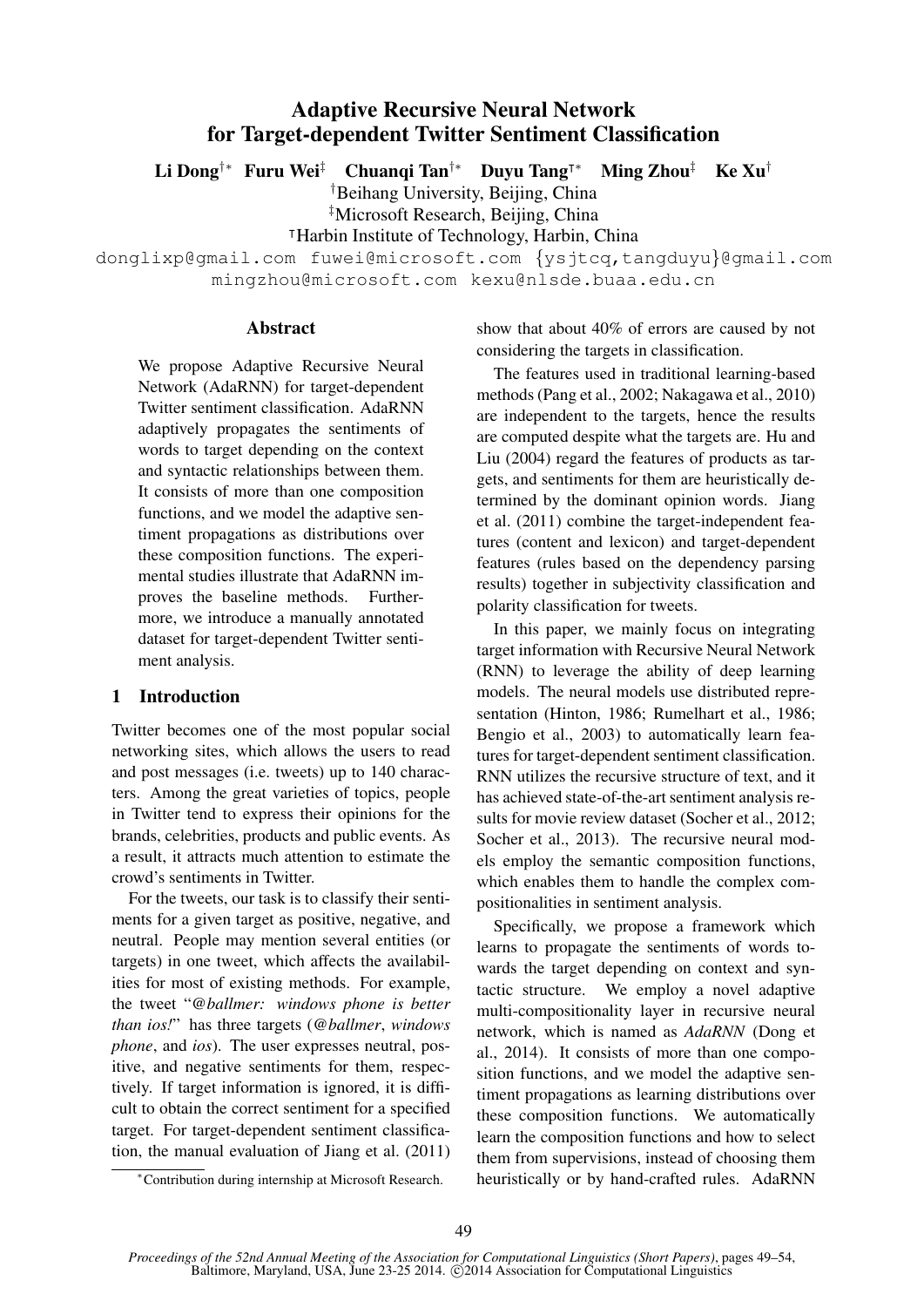determines how to propagate the sentiments towards the target and handles the negation or intensification phenomena (Taboada et al., 2011) in sentiment analysis. In addition, we introduce a manually annotated dataset, and conduct extensive experiments on it. The experimental results suggest that our approach yields better performances than the baseline methods.

## 2 RNN: Recursive Neural Network

RNN (Socher et al., 2011) represents the phrases and words as D-dimensional vectors. It performs compositions based on the binary trees, and obtain the vector representations in a bottom-up way.



Figure 1: The composition process for "*not very good*" in Recursive Neural Network.

As illustrated in Figure 1, we obtain the representation of "*very good*" by the composition of "*very*" and "*good*", and the representation of trigram "*not very good*" is recursively obtained by the vectors of "*not*" and "*very good*". The dimensions of parent node are calculated by linear combination of the child vectors' dimensions. The vector representation v is obtained via:

$$
\mathbf{v} = f(g(\mathbf{v}_l, \mathbf{v}_r)) = f\left(\mathbf{W} \begin{bmatrix} \mathbf{v}_l \\ \mathbf{v}_r \end{bmatrix} + \mathbf{b}\right) \qquad (1)
$$

where  $v_l$ ,  $v_r$  are the vectors of its left and right child,  $q$  is the composition function,  $f$  is the nonlinearity function (such as tanh, sigmoid, softsign, etc.),  $\mathbf{W} \in \mathbb{R}^{D \times 2D}$  is the composition matrix, and  $\mathbf b$  is the bias vector. The dimension of  $\mathbf v$  is the same as its child vectors, and it is recursively used in the next step. Notably, the word vectors in the leaf nodes are regarded as the parameters, and will be updated according to the supervisions.

The vector representation of root node is then fed into a softmax classifier to predict the label. The k-th element of softmax(x) is  $\frac{\exp{\{x_k\}}}{\sum_i \exp{\{x_i\}}}$  $\frac{\exp\{\mathbf{x}_k\}}{j}\exp\{\mathbf{x}_j\}$ . For a vector, the softmax obtains the distribution over  $K$  classes. Specifically, the predicted distribution is  $y = softmax(Uv)$ , where y is the predicted distribution,  $\mathbf{U} \in \mathbb{R}^{K \times D}$  is the classification matrix, and v is the vector representation of node.

## 3 Our Approach

We use the dependency parsing results to find the words syntactically connected with the interested target. Adaptive Recursive Neural Network is proposed to propagate the sentiments of words to the target node. We model the adaptive sentiment propagations as semantic compositions. The computation process is conducted in a bottom-up manner, and the vector representations are computed recursively. After we obtain the representation of target node, a classifier is used to predict the sentiment label according to the vector.

In Section 3.1, we show how to build recursive structure for target using the dependency parsing results. In Section 3.2, we propose Adaptive Recursive Neural Network and use it for targetdependent sentiment analysis.

# 3.1 Build Recursive Structure

The dependency tree indicates the dependency relations between words. As described above, we propagate the sentiments of words to the target. Hence the target is placed at the root node to combine with its connected words recursively. The dependency relation types are remained to guide the sentiment propagations in our model.

| <b>Algorithm 1 Convert Dependency Tree</b> |                                                             |  |  |
|--------------------------------------------|-------------------------------------------------------------|--|--|
|                                            | <b>Input:</b> Target node, Dependency tree                  |  |  |
| <b>Output:</b> Converted tree              |                                                             |  |  |
| 1: <b>function</b> $Conv(r)$               |                                                             |  |  |
| 2:                                         | $E_r \leftarrow$ SORT(dep edges connected with r)           |  |  |
| 3:                                         | $v \leftarrow r$                                            |  |  |
| 4:                                         | for $(r \xrightarrow{t} u/u \xrightarrow{t} r)$ in $E_r$ do |  |  |
| 5:                                         | <b>if</b> r is head of u <b>then</b>                        |  |  |
| 6:                                         | $w \leftarrow$ node with CONV(u), v as children             |  |  |
| 7:                                         | else                                                        |  |  |
| 8:                                         | $w \leftarrow$ node with v, CONV(u) as children             |  |  |
| 9:                                         | $v \leftarrow w$                                            |  |  |
| 10:                                        | return $v$                                                  |  |  |
|                                            | 11: Call CONV(target node) to get converted tree            |  |  |

As illustrated in the Algorithm 1, we recursively convert the dependency tree starting from the target node. We find all the words connected to the target, and these words are combined with target node by certain order. Every combination is considered as once propagation of sentiments. If the target is head of the connected words, the target vector is combined as the right node; if otherwise, it is combined as the left node. This ensures the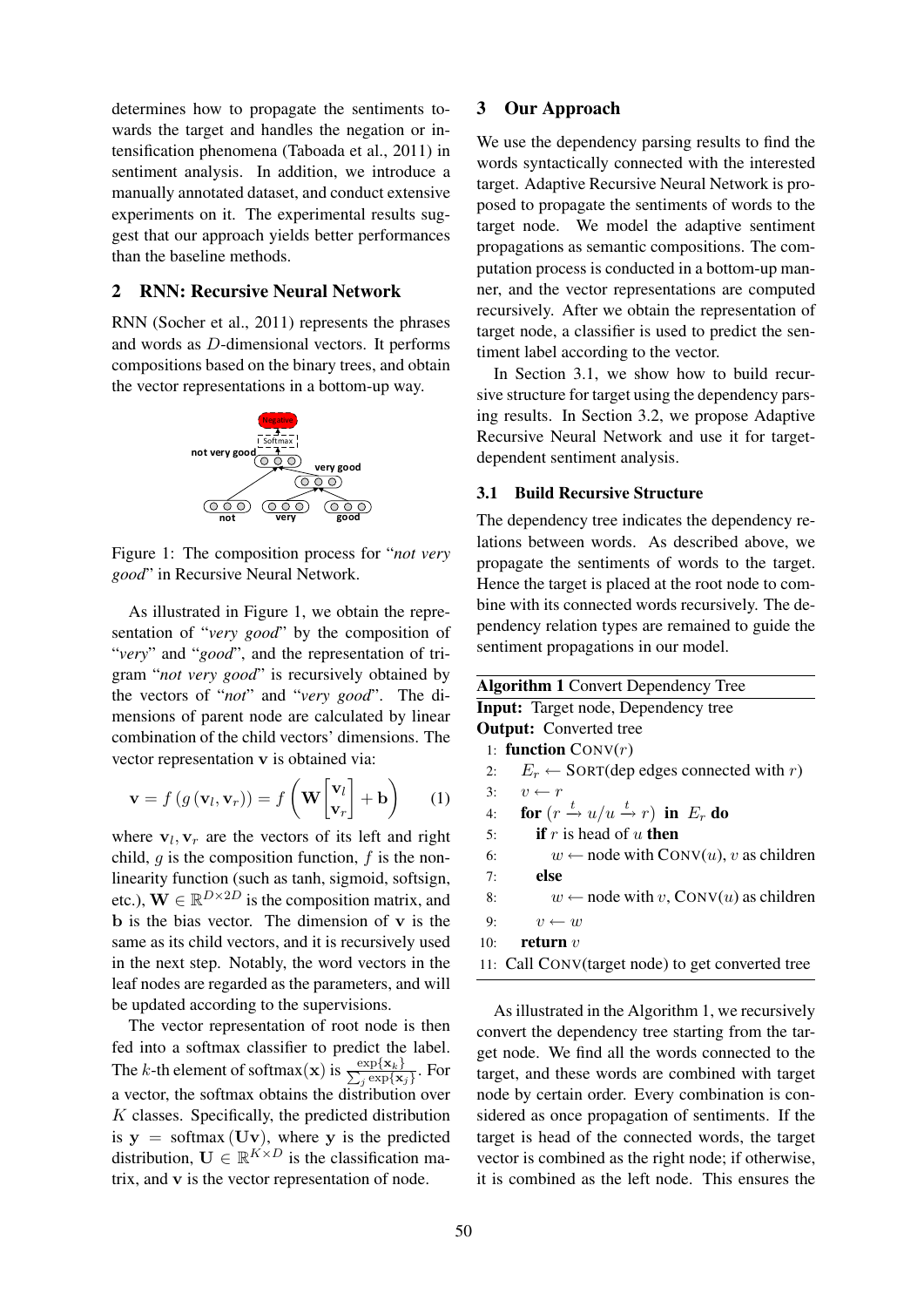child nodes in a certain order. We use two rules to determine the order of combinations: (1) the words whose head is the target in dependency tree are first combined, and then the rest of connected words are combined; (2) if the first rule cannot determine the order, the connected words are sorted by their positions in sentence from right to left. Notably, the conversion is performed recursively for the connected words and the dependency relation types are remained. Figure 2 shows the converted results for different targets in one sentence.

# 3.2 AdaRNN: Adaptive Recursive Neural Network

RNN employs one global matrix to linearly combine the elements of vectors. Sometimes it is challenging to obtain a single powerful function to model the semantic composition, which motivates us to propose AdaRNN. The basic idea of AdaRNN is to use more than one composition functions and adaptively select them depending on the linguistic tags and the combined vectors. The model learns to propagate the sentiments of words by using the different composition functions.

Figure 2 shows the computation process for the example sentence "*windows is better than ios*", where the user expresses positive sentiment towards *windows* and negative sentiment to *ios*. For the targets, the order of compositions and the dependency types are different. AdaRNN adaptively selects the composition functions  $g_1 \dots g_C$ depending on the child vectors and the linguistic types. Thus it is able to determine how to propagate the sentiments of words towards the target.

Based on RNN described in Section 2, we define the composition result v in AdaRNN as:

$$
\mathbf{v} = f\left(\sum_{h=1}^{C} P\left(g_h|\mathbf{v}_l, \mathbf{v}_r, \mathbf{e}\right) g_h\left(\mathbf{v}_l, \mathbf{v}_r\right)\right) \quad (2)
$$

where  $g_1, \ldots, g_C$  are the composition functions,  $P(g_h|\mathbf{v}_l, \mathbf{v}_r, \mathbf{e})$  is the probability of employing  $g_h$ given the child vectors  $v_l$ ,  $v_r$  and external feature vector  $e$ , and  $f$  is the nonlinearity function. For the composition functions, we use the same forms as in Equation  $(1)$ , i.e., we have C composition matrices  $W_1 \dots W_C$ . We define the distribution over these composition functions as:

$$
\begin{bmatrix} P(g_1|\mathbf{v}_l, \mathbf{v}_r, \mathbf{e}) \\ \vdots \\ P(g_C|\mathbf{v}_l, \mathbf{v}_r, \mathbf{e}) \end{bmatrix} = \text{softmax}\left(\beta S \begin{bmatrix} \mathbf{v}_l \\ \mathbf{v}_r \\ \mathbf{e} \end{bmatrix}\right) \tag{3}
$$

where  $\beta$  is the hyper-parameter,  $S \in \mathbb{R}^{C \times (2D + |\mathbf{e}|)}$ is the matrix used to determine which composition function we use,  $v_l$ ,  $v_r$  are the left and right child vectors, and e are external feature vector. In this work, e is a one-hot binary feature vector which indicates what the dependency type is. If relation is the k-th type, we set  $e_k$  to 1 and the others to 0.

Adding  $\beta$  in softmax function is a widely used parametrization method in statistical mechanics, which is known as Boltzmann distribution and Gibbs measure (Georgii, 2011). When  $\beta = 0$ , this function produces a uniform distribution; when  $\beta = 1$ , it is the same as softmax function; when  $\beta \rightarrow \infty$ , it only activates the dimension with maximum weight, and sets its probability to 1.

#### 3.3 Model Training

We use the representation of root node as the features, and feed them into the softmax classifier to predict the distribution over classes. We define the ground truth vector **t** as a binary vector. If the  $k$ -th class is the label, only  $t_k$  is 1 and the others are 0. Our goal is to minimize the cross-entropy error between the predicted distribution y and ground truth distribution t. For each training instance, we define the objective function as:

$$
\min_{\Theta} \quad -\sum_{j} \mathbf{t}_{j} \log \mathbf{y}_{j} + \sum_{\theta \in \Theta} \lambda_{\theta} \|\theta\|_{2}^{2} \qquad (4)
$$

where  $\Theta$  represents the parameters, and the  $L_2$ regularization penalty is used.

Based on the converted tree, we employ backpropagation algorithm (Rumelhart et al., 1986) to propagate the errors from root node to the leaf nodes. We calculate the derivatives to update the parameters. The AdaGrad (Duchi et al., 2011) is employed to solve this optimization problem.

# 4 Experiments

As people tend to post comments for the celebrities, products, and companies, we use these keywords (such as "*bill gates*", "*taylor swift*", "*xbox*", "*windows 7*", "*google*") to query the Twitter API. After obtaining the tweets, we manually annotate the sentiment labels (negative, neutral, positive) for these targets. In order to eliminate the effects of data imbalance problem, we randomly sample the tweets and make the data balanced. The negative, neutral, positive classes account for 25%, 50%, 25%, respectively. Training data consists of 6,248 tweets, and testing data has 692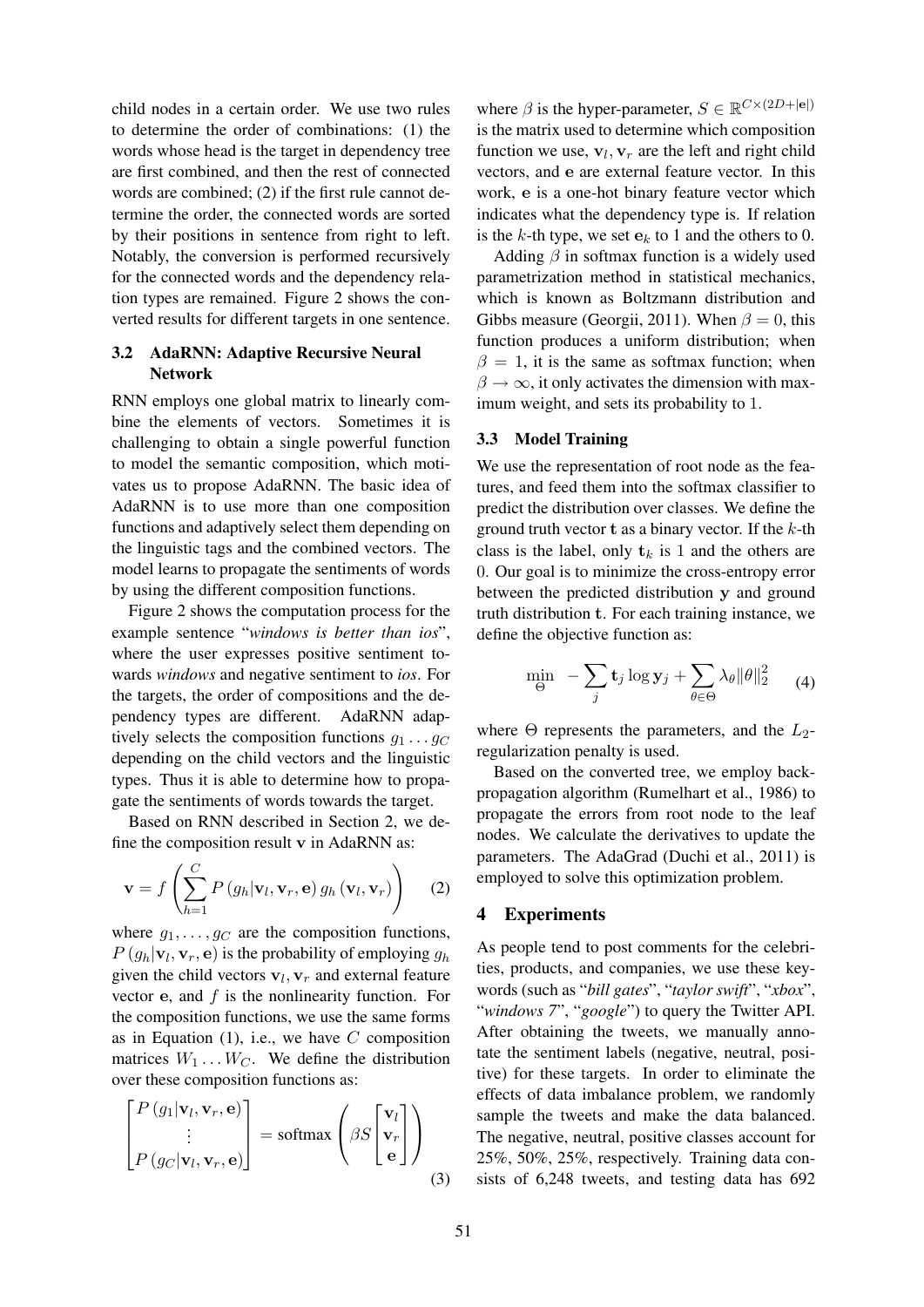

Figure 2: For the sentence "*windows is better than ios*", we convert its dependency tree for the different targets (*windows* and *ios*). AdaRNN performs semantic compositions in bottom-up manner and forward propagates sentiment information to the target node. The  $q_1, \ldots, q_C$  are different composition functions, and the combined vectors and dependency types are used to select them adaptively. These composition functions decide how to propagate the sentiments to the target.

tweets. We randomly sample some tweets, and they are assigned with sentiment labels by two annotators. About 82.5% of them have the same labels. The agreement percentage of polarity classification is higher than subjectivity classification. To the best of our knowledge, this is the largest target-dependent Twitter sentiment classification dataset which is annotated manually. We make the dataset publicly available  $<sup>1</sup>$  for research purposes.</sup>

We preprocess the tweets by replacing the targets with \$*T*\$ and setting their POS tags to *NN*. Liblinear (Fan et al., 2008) is used for baselines. A tweet-specific tokenizer (Gimpel et al., 2011) is employed, and the dependency parsing results are computed by Stanford Parser (Klein and Manning, 2003). The hyper-parameters are chosen by cross-validation on the training split, and the test accuracy and macro-average F1-score score are reported. For recursive neural models, the dimension of word vector is set to 25, and  $f = \tanh$ is used as the nonlinearity function. We employ 10 composition matrices in AdaRNN. The parameters are randomly initialized. Notably, the word vectors will also be updated.

SVM-indep: It uses the uni-gram, bi-gram, punctuations, emoticons, and #hashtags as the content features, and the numbers of positive or negative words in General Inquirer as lexicon features. These features are all target-independent.

SVM-dep: We re-implement the method proposed by Jiang et al. (2011). It combines both

the target-independent (SVM-indep) and targetdependent features and uses SVM as the classifier. There are seven rules to extract target-sensitive features. We do not implement the social graph optimization and target expansion tricks in it.

SVM-conn: The words, punctuations, emoticons, and #hashtags included in the converted dependency tree are used as the features for SVM.

RNN: It is performed on the converted dependency tree without adaptive composition selection.

AdaRNN-w/oE: Our approach without using the dependency types as features in adaptive selection for the composition functions.

AdaRNN-w/E: Our approach with employing the dependency types as features in adaptive selection for the composition functions.

AdaRNN-comb: We combine the root vectors obtained by AdaRNN-w/E with the uni/bi-gram features, and they are fed into a SVM classifier.

| Method      | Accuracy | Macro-F1 |
|-------------|----------|----------|
| SVM-indep   | 62.7     | 60.2     |
| SVM-dep     | 63.4     | 63.3     |
| SVM-conn    | 60.0     | 59.6     |
| <b>RNN</b>  | 63.0     | 62.8     |
| AdaRNN-w/oE | 64.9     | 64.4     |
| AdaRNN-w/E  | 65.8     | 65.5     |
| AdaRNN-comb | 66.3     | 65.9     |

Table 1: Evaluation results on target-dependent Twitter sentiment classification dataset. Our approach outperforms the baseline methods.

<sup>1</sup> http://goo.gl/5Enpu7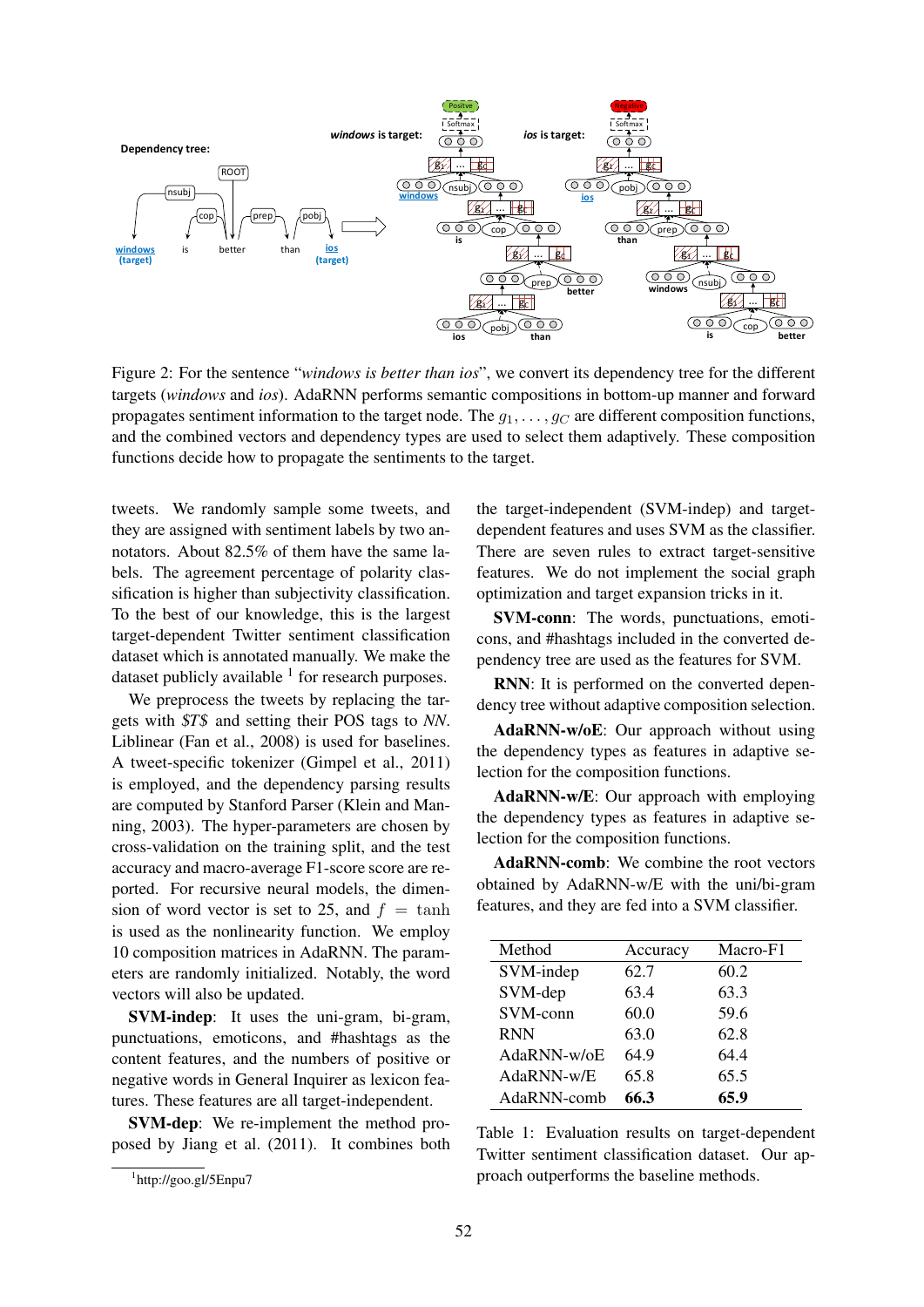As shown in the Table 1, AdaRNN achieves better results than the baselines. Specifically, we find that the performances of SVM-dep increase than SVM-indep. It indicates that target-dependent features help improve the results. However, the accuracy and F1-score do not gain significantly. This is caused by mismatch of the rules (Jiang et al., 2011) used to extract the target-dependent features. The POS tagging and dependency parsing results are not precise enough for the Twitter data, so these hand-crafted rules are rarely matched. Further, the results of SVM-conn illustrate that using the words which have paths to target as bag-ofwords features does not perform well.

RNN is also based on the converted dependency tree. It outperforms SVM-indep, and is comparable with SVM-dep. The performances of AdaRNN-w/oE are better than the above baselines. It shows that multiple composition functions and adaptive selection help improve the results. AdaRNN provides more powerful composition ability, so that it achieves better semantic composition for recursive neural models. AdaRNN-w/E obtains best performances among the above methods. Its macro-average F1-score rises by 5.3% than the target-independent method SVM-indep. It employs dependency types as binary features to select the composition functions adaptively. The results illustrate that the syntactic tags are helpful to guide the model propagate sentiments of words towards target. Although the dependency results are also not precise enough, the composition selection is automatically learned from data. Hence AdaRNN is more robust for the imprecision of parsing results than the hand-crafted rules. The performances become better after adding the unigram and bi-gram features (target-independent).

# **4.1** Effects of  $\beta$

We compare different  $\beta$  for AdaRNN defined in Equation (3) in this section. Different parameter  $\beta$ leads to different composition selection schemes.

As illustrated in Figure 3, the AdaRNN-w/oE and AdaRNN-w/E achieve the best accuracies at  $\beta = 2$ , and they have a similar trend. Specifically,  $\beta = 0$  obtains a uniform distribution over the composition functions which does not help improve performances.  $\beta \rightarrow \infty$  results in a maximum probability selection algorithm, i.e., only the composition function which has the maximum probability is used. This selection scheme makes



Figure 3: The curve shows the accuracy as the hyper-parameter  $\beta = 0, 2^0, 2^1, \dots, 2^6$  increases. AdaRNN achieves the best results at  $\beta = 2^1$ .

the optimization instable. The performances of  $\beta = 1, 2$  are similar and they are better than other settings. It indicates that adaptive selection method is useful to model the compositions. The hyper-parameter  $\beta$  makes trade-offs between uniform selection and maximum selection. It adjusts the effects of these two perspectives.

# 5 Conclusion

We propose Adaptive Recursive Neural Network (AdaRNN) for the target-dependent Twitter sentiment classification. AdaRNN employs more than one composition functions and adaptively chooses them depending on the context and linguistic tags. For a given tweet, we first convert its dependency tree for the interested target. Next, the AdaRNN learns how to adaptively propagate the sentiments of words to the target node. AdaRNN enables the sentiment propagations to be sensitive to both linguistic and semantic categories by using different compositions. The experimental results illustrate that AdaRNN improves the baselines without hand-crafted rules.

## Acknowledgments

This research was partly supported by the National 863 Program of China (No. 2012AA011005), the fund of SKLSDE (Grant No. SKLSDE-2013ZX-06), and Research Fund for the Doctoral Program of Higher Education of China (Grant No. 20111102110019).

# References

Yoshua Bengio, Rejean Ducharme, Pascal Vincent, and ´ Christian Janvin. 2003. A neural probabilistic language model. *JMLR*, 3:1137–1155, March.